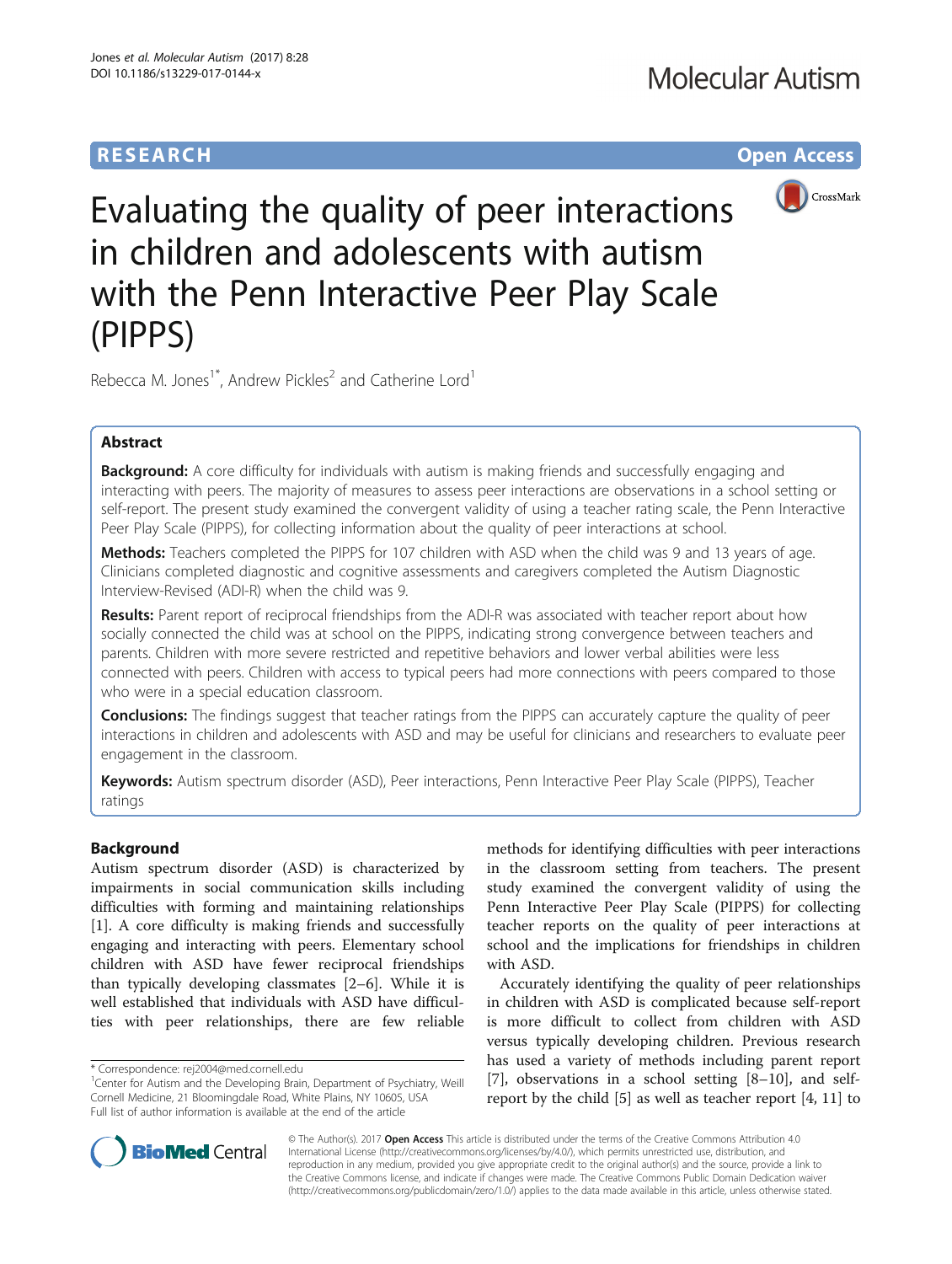capture the difficulties children with ASD experience in peer interactions and maintaining friendships. Teacher report is vital for accurately capturing peer interactions in the classroom. While there are a variety of scales commonly used to measure peer relationships in both typical and atypical development, very few include teacher report. One of the more commonly used in children with ASD is the Social Rating Scale System (SRSS) [[12\]](#page-7-0) a multi-informant questionnaire (teacher, parent, and self-report) that has two subscales (social skills and problem behaviors) that broadly measure pro-social behaviors, problem behaviors, and academic performance. The SRSS is often used as an outcome measure to assess changes in social functioning in response to treatments in children with autism [\[13](#page-7-0), [14](#page-7-0)]. Other measures have relied on specific peer/friendship items from the Strengths and Difficulties Questionnaire completed by teachers [[15](#page-7-0)] or The Pupil Evaluation Inventory—Teacher (PEI) [[16](#page-7-0)] which measures global peer acceptance. Thus, prior research has queried teachers with measures that are fairly broad in terms of either social functioning or friendships.

The PIPPS is a teacher rating scale that specifically targets play skills and interactions with peers [[17, 18](#page-7-0)]. The PIPPS was initially developed for preschool and kindergarten age children to understand social competence and its predictive value for academic success [[19](#page-7-0)–[21](#page-7-0)]. While the measure has largely been used in typically developing samples [\[22](#page-7-0)], some studies extended it to children who were maltreated [[23](#page-7-0)] and a few studies used the PIPPS in young children with developmental delays including ASD [\[24](#page-7-0), [25](#page-7-0)]. Unlike other social or friendship measures such as the SRSS, the PIPPS targets the quality and quantity of peer interaction. We used the PIPPS to measure peer interactions and compared it to parents' reports of friendships to determine the accuracy of the teacher reports on the PIPPS.

Peer interactions in ASD are influenced by access to typically developing peers. Children with ASD who are exposed to typical peers in a school setting versus those who are only exposed to children with delays are described as having a higher quality of social interactions [[26\]](#page-7-0). Research suggests that children with ASD who have typically developing friends engage in more sophisticated play and communication versus those who only have friends with ASD [\[27](#page-7-0)] (yet see [[28\]](#page-7-0) for a meta-analysis on friendships in ASD). Exposure to typical peers in a classroom may enhance social development and is a consideration when studying peer interactions in ASD. We recorded school placements with access to typically developing peers as well as the role of verbal abilities for all participants.

Children who have less severe ASD symptoms are expected to be more connected to their peers. Prior research has shown that children with lower overall ASD symptoms, as measured by the Autism Diagnostic Observation Schedule (ADOS), had higher social network salience, i.e., were more connected to other children in their classroom [\[29](#page-7-0)]. This is similar to the research finding that children with more severe autism traits as measured by the Social Responsiveness Scale (SRS) had more difficulties with peer relationships as rated by parents [[30\]](#page-7-0). It is not known how the two domains of ASD symptoms (social communication and restricted and repetitive behaviors) may be differentially associated with the quality of peer interactions nor is it known how basic social communication (gestures, eye contact) versus impairments in interaction quality [[31](#page-7-0)] may be related to peer interactions in ASD.

The goal of the present study was to examine the quality of peer interactions in children and adolescents and to determine the convergent validity of the PIPPS scale in evaluating classroom interactions in individuals with ASD. First, we examined the relationship between severity of ASD symptoms, verbal abilities, and quality of peer interactions. We predicted that children with less severe ASD social communication symptoms and higher verbal abilities, as assessed by a clinician, would have higher quality of peer interactions as rated by their teachers. Second, to further understand the quality of peer interactions in ASD, we compared children who had access to typically developing peers in their classroom versus those who did not and predicted that children with higher quality peer interactions would have access to typically developing peers. Last, to determine convergent validity, we compared teacher reports of peer interactions to parent reports of friendship on the Autism Diagnostic Interview-Revised (ADI-R) and predicted that there would be consistency among teacher and parent reports.

# Methods

## Participants

Participants were referrals of children under 37 months of age who were suspected of having possible autism or developmental delays. All children were from NC or metropolitan Chicago, IL. Seventy-five percent of the 213 original participants received ASD diagnoses at age 2 [[32](#page-7-0)]. More detailed descriptions of the sample can be found elsewhere [\[33](#page-7-0)].

This study includes a subset of 107 children (94 males) out of the 213 initial participants who had a diagnosis of ASD at age 9 and also had at least one Penn Interactive Peer Play Scale (PIPPS) [[17](#page-7-0), [18](#page-7-0)] completed by their teacher. Of the 107 children, 72% were identified as Caucasian, 25% African American, 2% Asian, and 1% biracial. When the child was 9, 24% of the children's mothers had completed a graduate degree, 38% a 4-year college degree, 22% some college or an associates'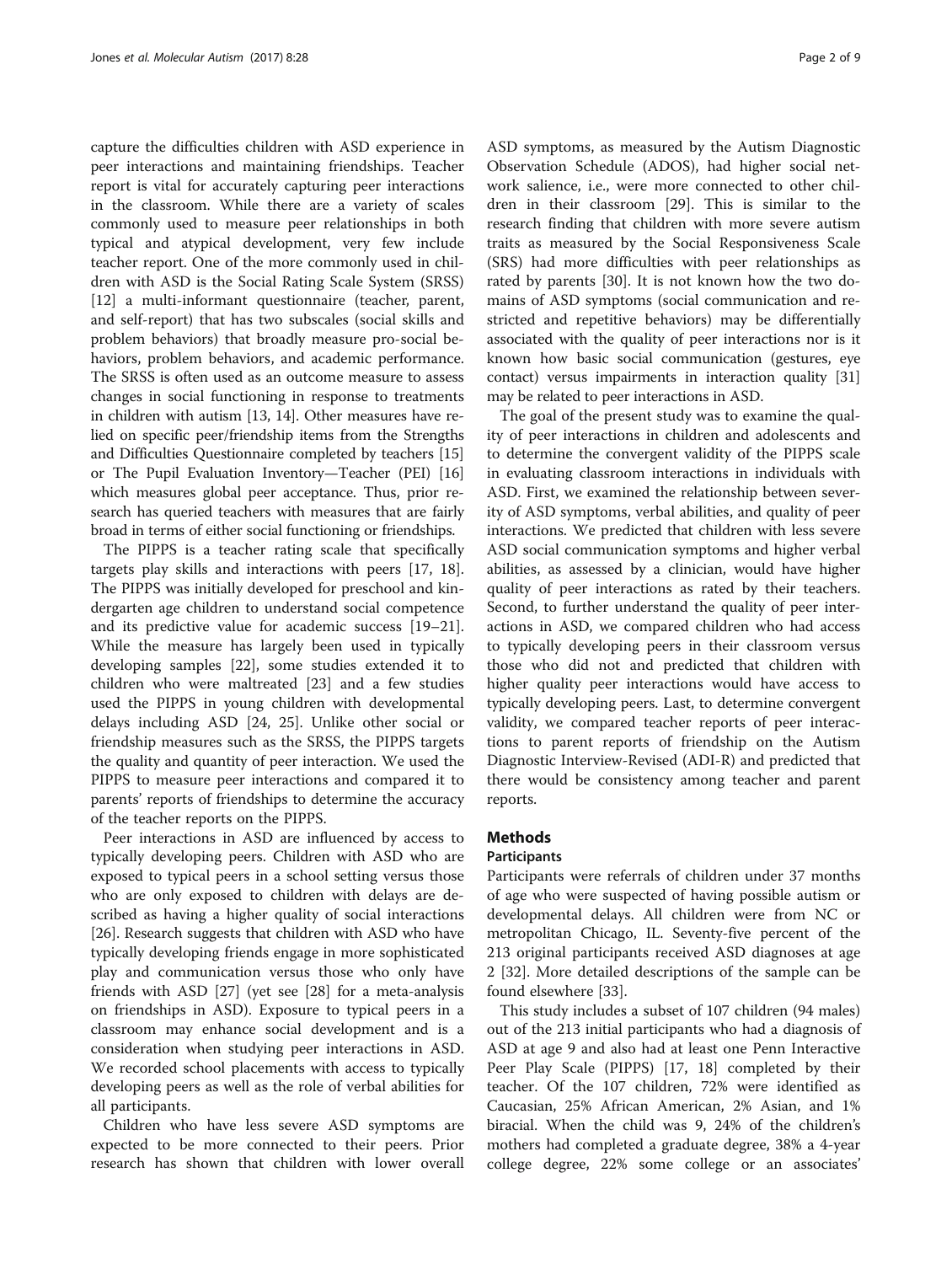degree, and 15% high school, and for 1 child, data was missing. Thirty-six percent of the children were in general education classrooms with access to typical peers, and 64% were in special education classrooms. Informed consent was obtained from all families. This research was approved by the appropriate IRBs.

### Autism diagnostic and cognitive testing

All children received a battery of ASD diagnostic and cognitive (IQ) testing. IQ tests were determined based on the developmental level of the child from the Mullen Early Scales of Learning (MSEL) [[34](#page-7-0)], the Merrill-Palmer Scale of Mental Tests [[35\]](#page-7-0), the Differential Ability Scales (DAS)-Preschool [\[36\]](#page-7-0), the DAS—- School Age, the Raven's Progressive Matrices [[37\]](#page-7-0), or the Wechsler Intelligence Scale for Children—III [[38](#page-7-0)]. Some individuals had scores that fell within standardized norms; for those that did not, ratio IQs were calculated. These were calculated by dividing each individual's "age equivalent" by the individual's chronological age and multiplying by 100.

Autism diagnoses were based upon an in-person visit by a clinician who administered the ADI-R, a semistructured interview between a trained clinician and caregiver [\[39\]](#page-7-0), and the Autism Diagnostic Observation Schedule (ADOS) an observational measurement administered by a trained clinician [\[40](#page-7-0)]. Clinicians made a best estimate diagnosis based on all information. In order to compare autism severity across children with varying language abilities, calibrated severity scores (CSS) were generated from the ADOS [[40](#page-7-0)]. The CSS is scored from 1 to 10 with 1 reflecting little to no symptoms and 10 reflecting severe symptoms. The CSS has a total score which demonstrates overall ASD symptoms, as well as social affect (SA) and restricted and repetitive behaviors (RRB) totals [[41](#page-7-0)] (see Table 1). As a secondary analysis, to compute the subdimensions of social communication symptoms (basic social communication and interaction quality), raw ADOS scores were summed from the ADOS items identified in [[31](#page-7-0)]. Scores for basic social communication ranged from 0 to 8 and for interaction quality from 0 to 6, with higher scores reflecting more impairment. Three children were missing the ADOS, and 2 children were missing the cognitive testing (see Table 1). For the secondary social

Table 1 Participant demographics of means and (standard deviations)

| N (males)            | severity score affect<br>(CSS) Total |                       | Calibrated CSS social CSS restricted Verbal<br>and repetitive ratio IQ<br>behaviors |                                                | Nonverbal<br>ratio IO |
|----------------------|--------------------------------------|-----------------------|-------------------------------------------------------------------------------------|------------------------------------------------|-----------------------|
| 104 (91 M) 7.6 (1.8) |                                      | $7.6(1.8)$ $7.5(2.3)$ |                                                                                     | 49.1 (36.8) 61.4 (33.3)<br>$N = 105$ $N = 105$ |                       |

Three individuals were missing ADOS scores and two individuals were missing cognitive testing

communication subdimension analysis, 65 children were included because children with Module 1 ADOS were missing the requisite items to compute "interaction quality." Children were only excluded from analyses when they were missing data.

### Penn Interactive Peer Play Scale

The PIPPS is a brief teacher rating scale that measures play skills and interactions with peers [\[18](#page-7-0)]. PIPPS were collected from teachers at two time points, the first when the child was an average age of 9 years old (range  $6-11$  years;  $SD = 1$  year) and the second when the child was an average age of 13 years old (range 10–15 years;  $SD = 1$  year). The PIPPS is a 32-item Likert-scale questionnaire that provides information about peer play behaviors in the classroom and at school. Teachers indicated how often they observed each behavior in the last 2 months, i.e., "never," "seldom," "often," or "always." There are three subscales of the PIPPS: (1) Play Interaction, which indicates the child's play strengths and includes behaviors such as comforting, helping other children, showing creativity in play, and encouraging others to join play; (2) Play Disruption, which describes aggressive, antisocial behaviors that interfere with ongoing play interactions; and (3) Play Disconnection, which reflects withdrawn behavior and non-participation in peer play. Parents were asked to request that the teacher who knew the child best completed the PIPPS.

A number of PIPPS questionnaire records were incomplete. When 28 or more of the 32 items were present, the missing items were completed by prorating (assigning to missing items the subject specific mean of the remaining items that formed a subscale). For the age 9 data, items 8 and 32 were missing from all of the PIPPS questionnaires. In order to fill in these items, the regression coefficients for these items and the subscale scores (omitting items 8 and 32) were estimated from the age 13 data, and these coefficients and the corresponding age 9 subscale scores were used to predict the two missing items scores at age 9. After this prorating and imputation, 107 participants were missing four or fewer items and were included in all analyses; 65 children had data from age 9 or 13, and 42 children had data from both time points. Statistical analyses took into account repeated measures from the same child, and these details are outlined in sections below.

Raw totals from the three PIPPS subscales were converted to standard T scores, which were based on a mean of 50 and a standard deviation of 10. T scores were generated for the three subscales; there is no total score. T scores had been created from norms with children younger than the current participants (kindergarten age), so while we report  $T$  scores for easier interpretation and standardization with prior research, we also ran all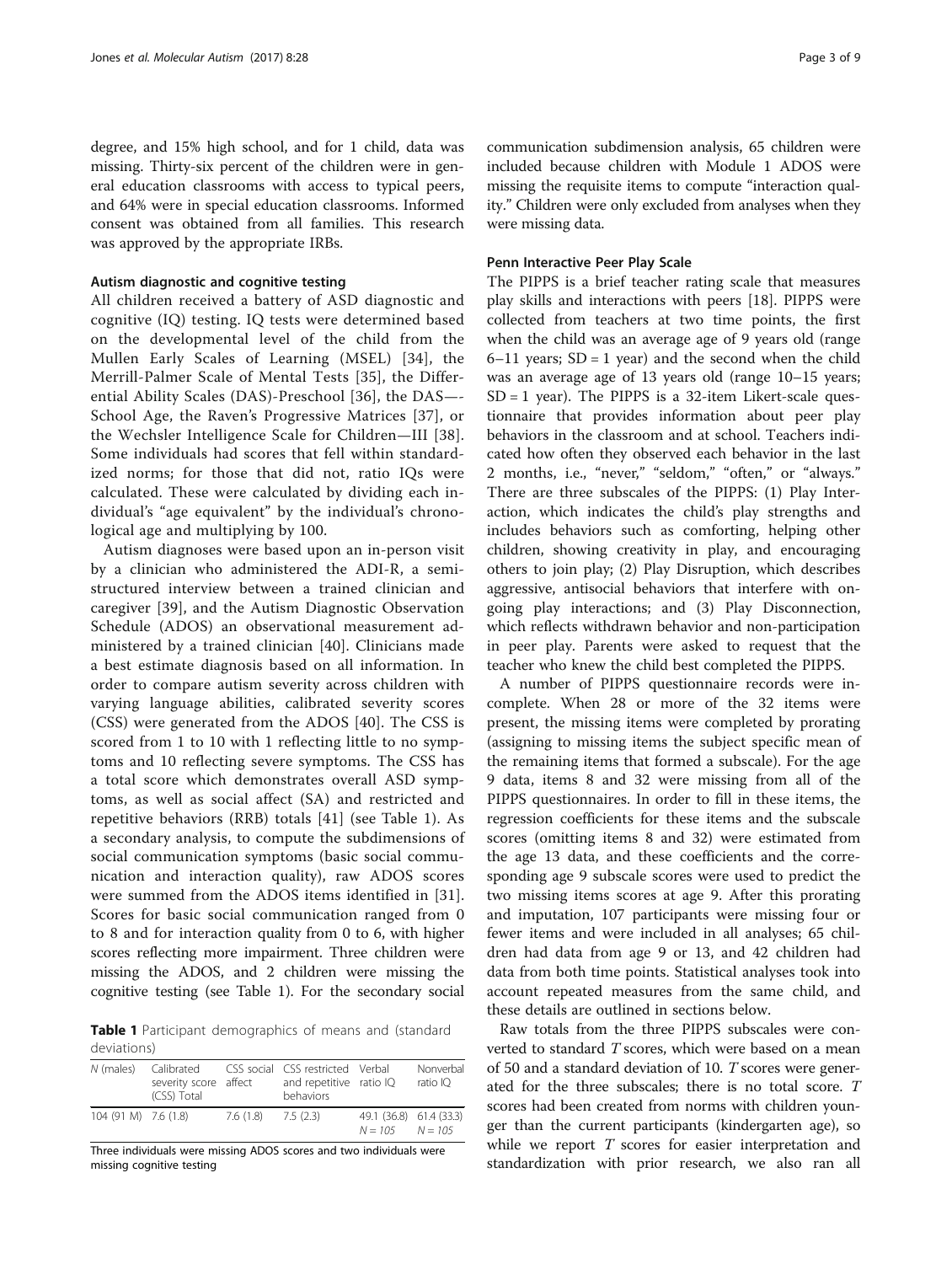analyses with raw scores. Slightly weakened effects between raw scores and T scores occurred in one case and are noted in results; all other findings remained significant.

### Parent ratings of friendship

To test the convergent validity of teacher reports from the PIPPS, we compared PIPPS scores to parent reports of their children's friendships. The ADI-R is a semistructured interview between a clinician and caregiver; questions target specific ASD-related behaviors. Questions are scored from 0 to 3 (similar to ADOS scoring conventions). There is a question on the ADI-R asking caregivers to report about their child's reciprocal friendships and the quality of these friendships (the "Friendship" item). Because each individual in this sample has multiple ADI-R data points, we chose the friendship item from the ADI-R at age 9, as it was closest in time to when the PIPPS were collected. The "friendship" item has four possible ratings based upon the caregiver's answers: 0 reflects a clear reciprocal friendship, 1 corresponds to a limited reciprocal friendship, 2 corresponds to contact with peers only in group settings, and 3 corresponds to no peer relationships. As used in previous research [[42](#page-7-0)], we used the four scores on the friendship item as a categorical variable to reflect parent reports of friendship. Six participants were missing data from the ADI-R and were not included in this analysis.

### Statistical analyses

To initially determine whether there was a difference in PIPPS scores from age 9 versus age 13, we completed three independent sample  $t$  tests with the PIPPS subscales, and considered *ps* <0.017 significant.

Ultimately to increase power, PIPPS scores from ages 9 and 13 were analyzed together, using a linear mixed regression model estimated by maximum likelihood with a random intercept to account for the correlation of responses from the same participant. In order to determine whether there was an effect of time point (age 9 versus age 13), an additional interaction term of time point and prognostic factor was then tested to assess whether there was any unexpected prediction that was specific to one of the time points (age 9 or 13) (all such terms proved to be non-significant). All analyses described below were conducted with each subscale of the PIPPS separately as the dependent variable, and all analyses included a covariate of the age of the child at the time when the PIPPS was completed to control for the fact that the PIPPS were collected at a range of ages.

First, to better understand the quality of peer interactions in ASD, we wanted to determine the relationship between severity of ASD symptoms and verbal abilities with peer interactions. Using a linear mixed model as

explained in the paragraph above, we included the calibrated severity score for social affect (CSS SA) and calibrated severity score for restricted and repetitive behaviors (CSS RRB) together as covariates (independent variables) with each PIPPS subscale  $t$  score separately as the dependent variable. The goal was to determine whether more severe social communication or RRB symptoms impacted peer interactions. We included the basic social communication and interaction quality subdimensions together as covariates in a distinct analysis as the independent variables to determine whether specific aspects of social communication impairments affected peer interactions. Separately, we included VIQ as a covariate to determine whether verbal abilities at the time the PIPPS was collected affected the quality of peer interactions.

Second, to determine convergent validity of whether teacher-reported peer interactions on the PIPPS were consistent with parent reports of their child's peer interactions, we directly compared the PIPPS subscale scores to parent reports of friendships on the ADI-R. Scores from the friendship item on the ADI-R were included as a factor (independent variable) with each PIPPS subscale as the dependent variable in a linear mixed model.

The final set of analyses determined whether access to typically developing peers in a classroom influenced PIPPS scores, in order to better understand factors that may influence the quality of peer interactions in ASD. A binary variable of regular classroom (access to typically developing peers) versus special education classroom (no typically developing peers in the classroom) was included as a factor (independent variable) with each PIPPS subscale as the dependent variable. Given that children with higher verbal abilities are more often placed in mainstream classroom settings, we performed an analysis with VIQ as a covariate with the PIPPS subscales that demonstrated a significant relationship with classroom placement.

All results were considered significant at  $p < 0.05$ unless otherwise stated. We followed up significant main effects from the linear mixed effects regression model with pairwise comparisons. For these pairwise comparisons, we report mean differences, standard error, and  $p$ values adjusted using Bonferroni correction. All analyses were conducted in SPSS version 24.

# Results

### Peer interactions by age

There was a decline with age in how disruptive children were during play from age 9 to age 13 ( $t(147) = -2.7$ ,  $p =$ 0.009) demonstrating that children with ASD were less aggressive and disruptive during peer interactions as they transitioned from childhood to early adolescence (see Fig. [1](#page-4-0)). In contrast, there was no significant difference between age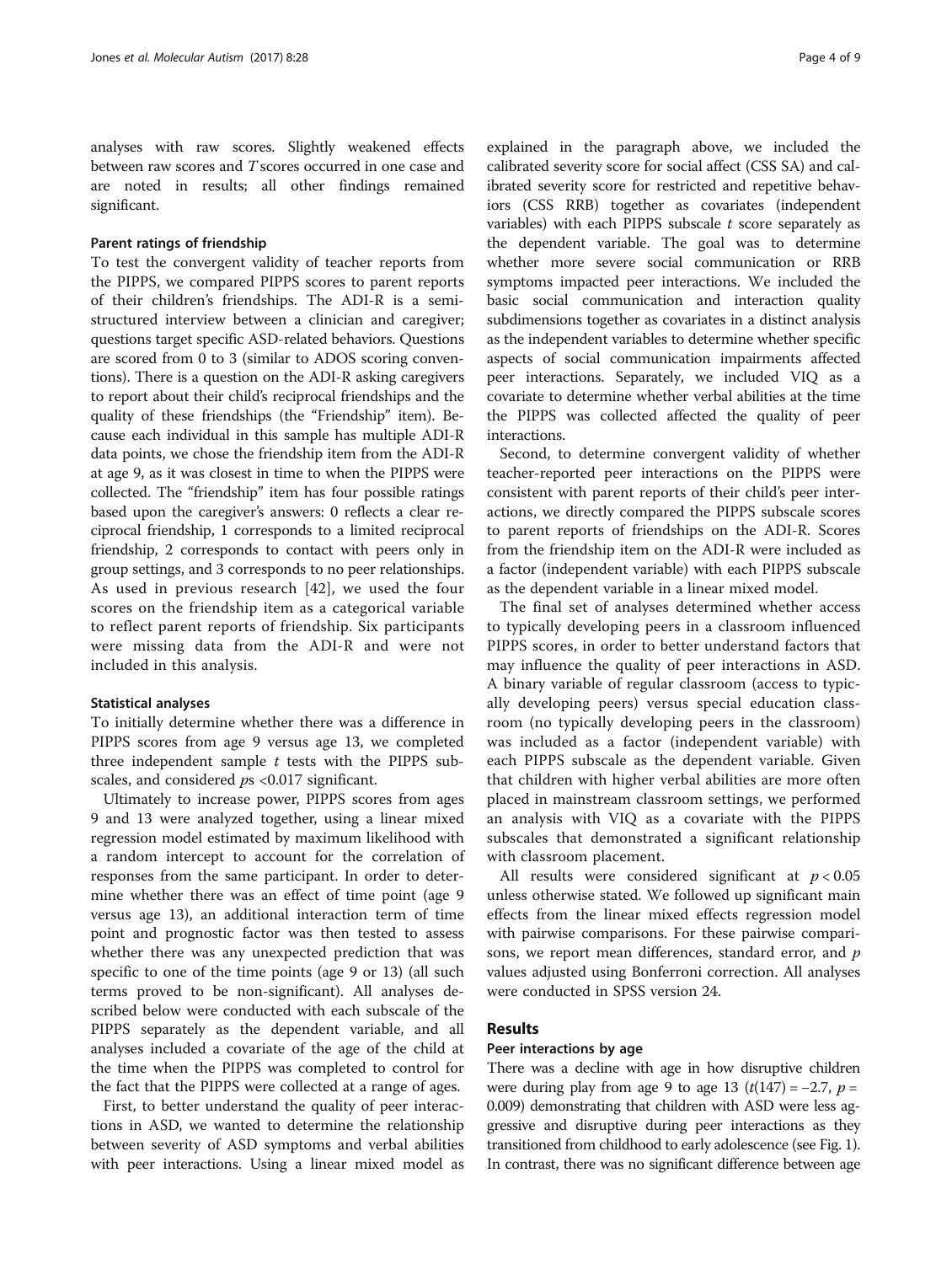<span id="page-4-0"></span>

9 and age 13 for the interaction or disconnection subscales  $(p's > 0.2)$ . See Table 2 for descriptive statistics for each PIPPS subscale T score at age 9 and age 13. Higher scores on the interaction subscale reflect higher quality of peer interactions, whereas higher scores on the disruption and disconnection subscales reflect more aggression and less connection with peers respectively.

# Autism symptoms, cognitive abilities, and peer interactions

We assessed multiple factors that could influence peer interactions in ASD and found that children with more severe restricted and repetitive behaviors had less connection with peers  $(F(1,86.9) = 4.0, p = 0.048)$ . Overall, social affect symptoms were not associated with peer connections ( $p = 0.089$ ) nor were there associations with basic social communication ( $p = 0.339$ ) or interaction quality ( $p$  $= 0.716$ ). Basic social communication ( $p = 0.074$ ), interaction quality ( $p = 0.099$ ) as well as the overall social affect and restricted and repetitive behaviors were not associated with the disruption subscale ( $p's > 0.11$ ). There was no association between severity of autism symptoms and the interaction subscale (p's >0.15).

As expected, children with higher verbal abilities were more connected with peers  $(F(1,91.2) = 12.5, p < 0.001)$ and also had higher levels of interactions during play  $(F(1,80.42) = 6.2, p = 0.015)$ . The relationship between VIQ and amount of connection with peers remained significant even when controlling for the child's classroom placement. Verbal abilities were not associated with the disruption subscale  $(p > 0.3)$ . Raw PIPPS scores demonstrated a non-significant effect with the disconnection subscale and restricted and repetitive behaviors ( $p = 0.064$ ).

## Parent and teacher report of peer interactions

To determine convergent validity, we compared parent report of reciprocal friendships from the ADI-R at age 9 with teacher reports on the PIPPS and found that the ADI-R was associated with teacher reports about how socially connected the child was at school on the PIPPS at 9 and/or 13  $(F(3,85.2) = 4.5, p = 0.006)$ . These findings suggest strong convergence regarding the quality of peer interactions between teachers and parents (see Fig. [2](#page-5-0)). Pairwise comparisons demonstrated that children with clear reciprocal friendships, as reported by parents, were more connected to their peers (disconnection mean = 52.8) (lower scores reflecting greater connection with peers), as reported by teachers, compared to those whose parents reported that the child only had contact with peers in group settings (disconnection mean = 58.6) (mean diff =  $-5.9$ , SE = 2.0,  $p = 0.029$ ) and to those whose parents reported that they had no peer relationships (disconnection mean = 59.5) (mean diff =  $-6.8$ , SE  $= 2.1, p = 0.01$ . There were no significant differences between children with some reciprocal friendships, as reported by parents compared to those whose parents had reported no peer relationships ( $p = 0.198$ ). Parent reports of reciprocal friendships did not correspond to teacher ratings on the interaction or disruption subscales of the PIPPS ( $p$ 's >0.3).

**Table 2** Distribution of PIPPS subscale  $T$  scores divided by age groups

|        |   |                      | Penn Interactive Peer Play Scale T scores |                      |  |  |
|--------|---|----------------------|-------------------------------------------|----------------------|--|--|
|        | Ν | Interaction          | Disruption                                | <b>Disconnection</b> |  |  |
| Age 9  |   | 44.46 (3.72) (36–55) | 52.29 (5.29) (41-62)                      | 57.53 (6.74) (43-73) |  |  |
| Age 13 |   | 43.66 (3.86) (32-53) | 49.86 (5.82) (37-66)                      | 57.68 (7.59) (41–73) |  |  |

Means (standard deviations) (range of scores)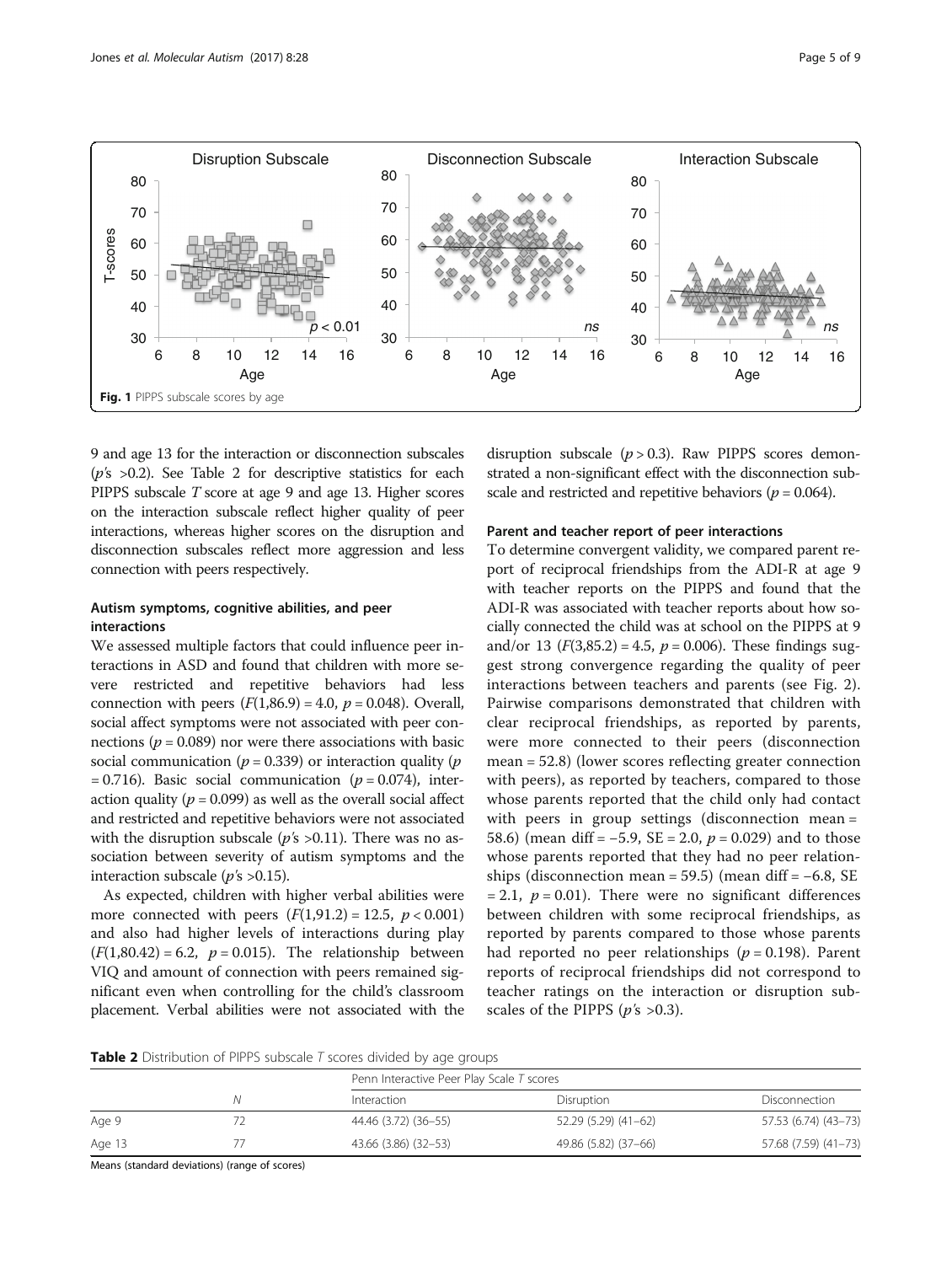

<span id="page-5-0"></span>

# Age 9 classroom placement

As expected, secondary analyses demonstrated that children in a classroom with typical peers compared to those in a special education classroom were rated by their teachers as having greater connections with their peers  $(F(1, 98.2) = 4.8, p = 0.031)$  (see Fig. 3). There were no significant relationships between the interaction or disruption subscales and classroom placement ( $p_s > 0.7$ ). Also as expected, children in a classroom with typical peers had higher verbal IQs (VIQs)  $(M = 83; SD = 34)$ and nonverbal IQs (NVIQs)  $(M = 92; SD = 24)$  at age 9 compared to those in a special education classroom (VIO  $M = 30$ ; SD = 21; NVIO  $M = 44$ ; SD = 24). The relationship between connection with peers and classroom placement was no longer significant when VIQ was included as a covariate, thus the relationship could be fully explained by VIQ  $(F(1, 87.8) = 6.6, p = 0.012)$ .

# **Discussion**

The current study describes teacher ratings of peer interactions on the PIPPS in children and adolescents with ASD. Parent reports of friendships converged with teacher reports of peer interactions. Children with more severe restricted and repetitive behaviors and lower verbal abilities as measured by a clinician were less connected with peers as rated by teachers. In addition, children with access to typical peers had more connections with peers compared to those who were in a special education classroom, with the caveat that those with access to typical peers also had higher cognitive abilities. Together, the findings suggest that the PIPPS can capture the quality of peer interactions in children and adolescents with ASD and may be a useful tool for clinicians and researchers who are interested in assessing peer engagement in the classroom.

Convergence between teacher reports of peer interactions and parent reports of friendship was good. Consistency in reporting between parent and teachers is often rare in children with ASD, particularly for social

behaviors [\[43](#page-7-0)–[45\]](#page-8-0). Comparisons of reporting between parents and clinicians are also often inconsistent [[46](#page-8-0)]. It is likely that children with ASD exhibit different types of social behaviors at school when interacting with peers as compared to at home when social interactions are often primarily with siblings or other family members. The consistency between the ADI-R friendship item and the PIPPS teacher scale suggests that the PIPPS accurately reflects the difficulties of children with ASD in engaging with their peers. The PIPPS has a parent version. Future research that compares PIPPS scores on the parent version versus the teacher version could provide more definitive insight into stability between parent and teacher reports of peer interactions as reported by the PIPPS.

Children who had access to typically developing peers had a higher quality of peer interactions compared to those who were in special education classrooms. Our findings support a growing body of literature highlighting the importance of exposure to typical peers for children with ASD, at least those with high verbal skills, in promoting more sophisticated social interactions. However, a limitation is that, with this sample, it was impossible to disentangle whether children with overall better outcomes are initially given better opportunities and placed in regular classrooms. Thus, future research is needed to explore the link between access to typical peers at different time points during development (i.e., childhood versus adolescence); thus, it can help us to further understand different factors that influence successful peer relationships in ASD [[29](#page-7-0)].

Children with less severe restricted and repetitive behaviors were more connected with peers. These findings are consistent with research suggesting that less severe restricted and repetitive behaviors early in life predict very positive young adult outcomes [[47\]](#page-8-0). Difficulties in the restricted and repetitive behavior domain may be particularly challenging in terms of developing and maintaining peer relationships. There was no significant relationship between PIPPS scores with overall social communication symptoms as measured by the ADOS

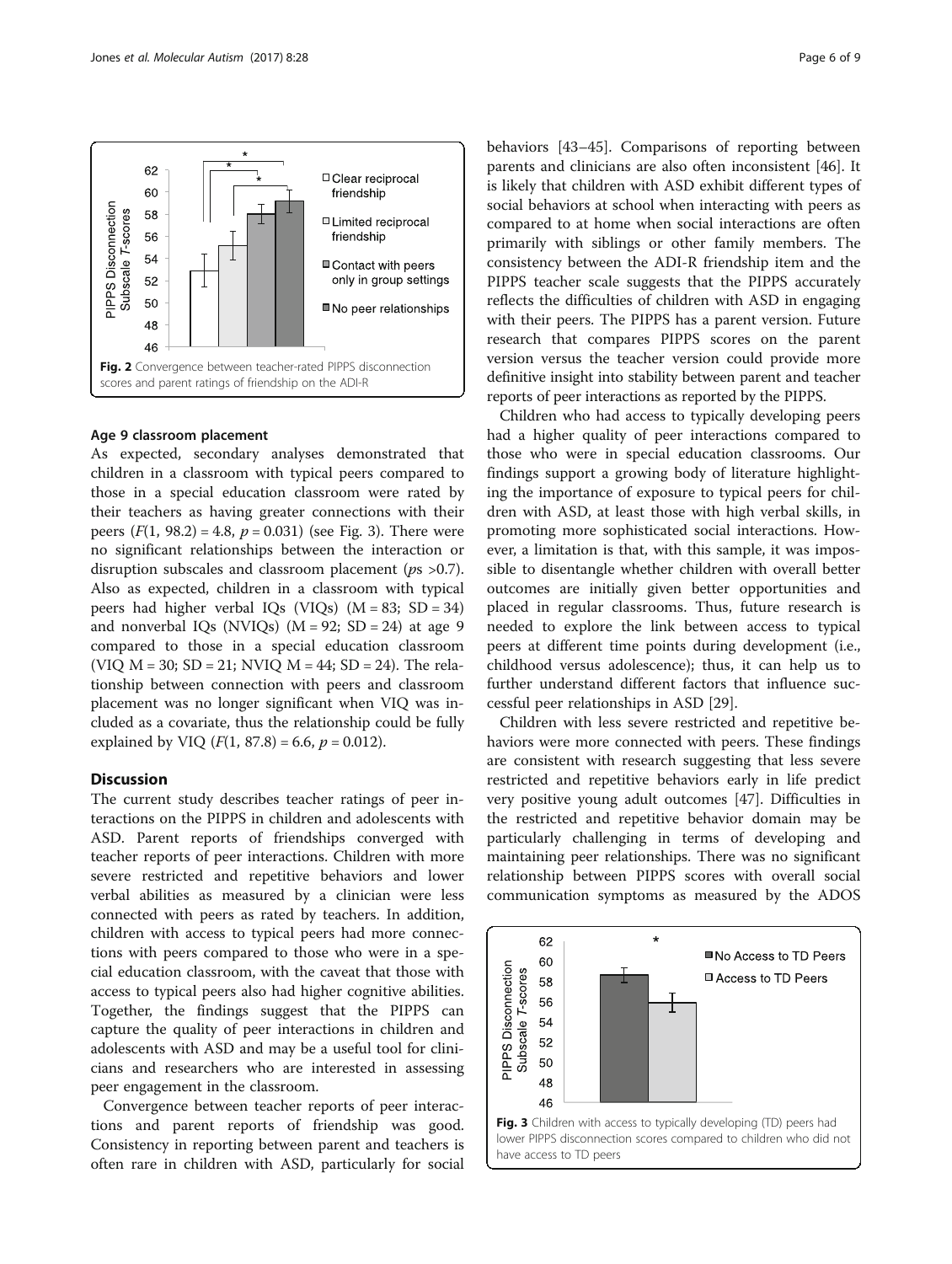CSS Social Affect score and with the subdimensions of social communication [[31](#page-7-0)]. The ADOS, while designed to assess social communication abilities, does not capture quality or quantity of interactions with same age peers. Thus, these findings are a reminder that an ADOS with a clinician may not provide a complete clinical picture of the social interaction difficulties inherent to ASD across multiple contexts.

The PIPPS disconnection subscale, unlike the interaction or disruption subscale, was related to ASD symptoms, parent reports of friendship, and whether a child had access to typically developing peers. The disconnection subscale items are well aligned with ASD symptoms, as they specifically ask teachers to rate how often the child: "withdraws," "wanders aimlessly," "is ignored by others," and "needs help to start playing." The friendship item on the ADI-R specifically targets the quality and quantity of same age peer interactions, thus the disconnection subscale questions likely align most closely to this question. It is possible that the disconnection subscale versus the interaction and disruption scales may be most useful for understanding social impairments in children with ASD. Future research comparing scores on the PIPPS in children with ASD versus typically developing children will be important to determine whether differences between diagnostic groups are present in all subscales, or specifically the disconnection subscale of the PIPPS.

### Limitations

A limitation to the present study is that the PIPPS was not normed for 9 or 13 year olds though the majority of analyses of raw data suggested use of standardized scores was reasonable and interpretable. Second, children's placements in a classroom with typical peers versus more restricted special education classrooms were not based upon random assignment, an important distinction for interpreting results. Third, the current sample was impaired in terms of cognitive abilities. Thus, the PIPPS may be less suitable for older and more cognitively able children and adolescents with ASD, future research should test a diverse sample of ASD children to determine the broad utility of the measure. Last, the identity of the teachers completing the PIPPS was unknown, which means that we cannot be certain whether the same teacher filled out the PIPPS for the same child twice, although generally the teachers varied from year to year for each child.

## Future directions

The present study begins to address variability of peer relationships during early adolescence in ASD, but there is much still that we do not know. Future research in children with ASD that compares the PIPPS to other teacher report measures of peer interactions such as the SRSS can provide further evidence of the validity of the PIPPS for accurately capturing the difficulties inherent to children with ASD in this domain. It will also be important for future work to address what social or cognitive factors early in life predict successful peer interactions during early adolescence [\[7](#page-7-0)] and whether the quality of peer interactions during this time period subsequently relates to outcomes during young adulthood. Ultimately, information about the social trajectories and their relationship to peer interactions in ASD will help inform clinical treatment targets at different time points during development.

## **Conclusions**

The PIPPS teacher report is a brief questionnaire that captured peer interactions in children and young adolescents with ASD and converged with parent reports of friendship. Ultimately, the findings have implications for peer play in ASD as the PIPPS may be useful for clinicians and researchers who are interested in collecting information about relationships in the classroom to better understand social interaction impairments inherent to ASD.

#### Abbreviations

ADI-R: Autism diagnostic interview – revised; ADOS: Autism diagnostic observation schedule; ASD: Autism spectrum disorder; CSS RRB: ADOS calibrated severity score restricted and repetitive behaviors; CSS SA: ADOS calibrated severity score social affect; NVIQ: Nonverbal IQ; PIPPS: Penn Interactive Peer Play Scale; VIQ: Verbal IQ

#### Acknowledgements

The authors would like to thank all of the research participants and their families. We also thank Shanping Qiu for the technical assistance with the data and Christina Corsello, Susan Risi, and Audrey Thurm for the assistance with the data collection.

### Funding

This study was funded in part by the National Institute of Mental Health (NIMH RO1MH081873-04 and 1R01HD073975-01), Autism Speaks Meixner Fellowship (7608), the Health Resources Services Administration (HRSA UA3- MC-11055), the Department of Defense (AR130106), a generous gift from the Mortimer D. Sackler family, the Leon Levy Foundation, and the DeWitt-Wallace Reader's Digest Fund. The sources of funding were not involved in the study design, analysis, or interpretation of results.

#### Availability of data and materials

The datasets generated and/or analyzed during the current study are not publicly available due to ongoing analyses with this work but are available from the corresponding author on reasonable request.

#### Authors' contributions

CL developed the study concept and collected the data. RMJ and AP performed the data analysis and interpretation under the supervision of CL, RMJ and CL drafted the paper, and AP provided critical revisions. All authors approved the final version of the paper for submission.

### Competing interests

Catherine Lord receives royalties from two measures that were used in this study (ADI-R, ADOS-2) and all proceeds related to this project were donated to charity. Rebecca Jones and Andrew Pickles report no conflicts of interest.

### Consent for publication

Not applicable.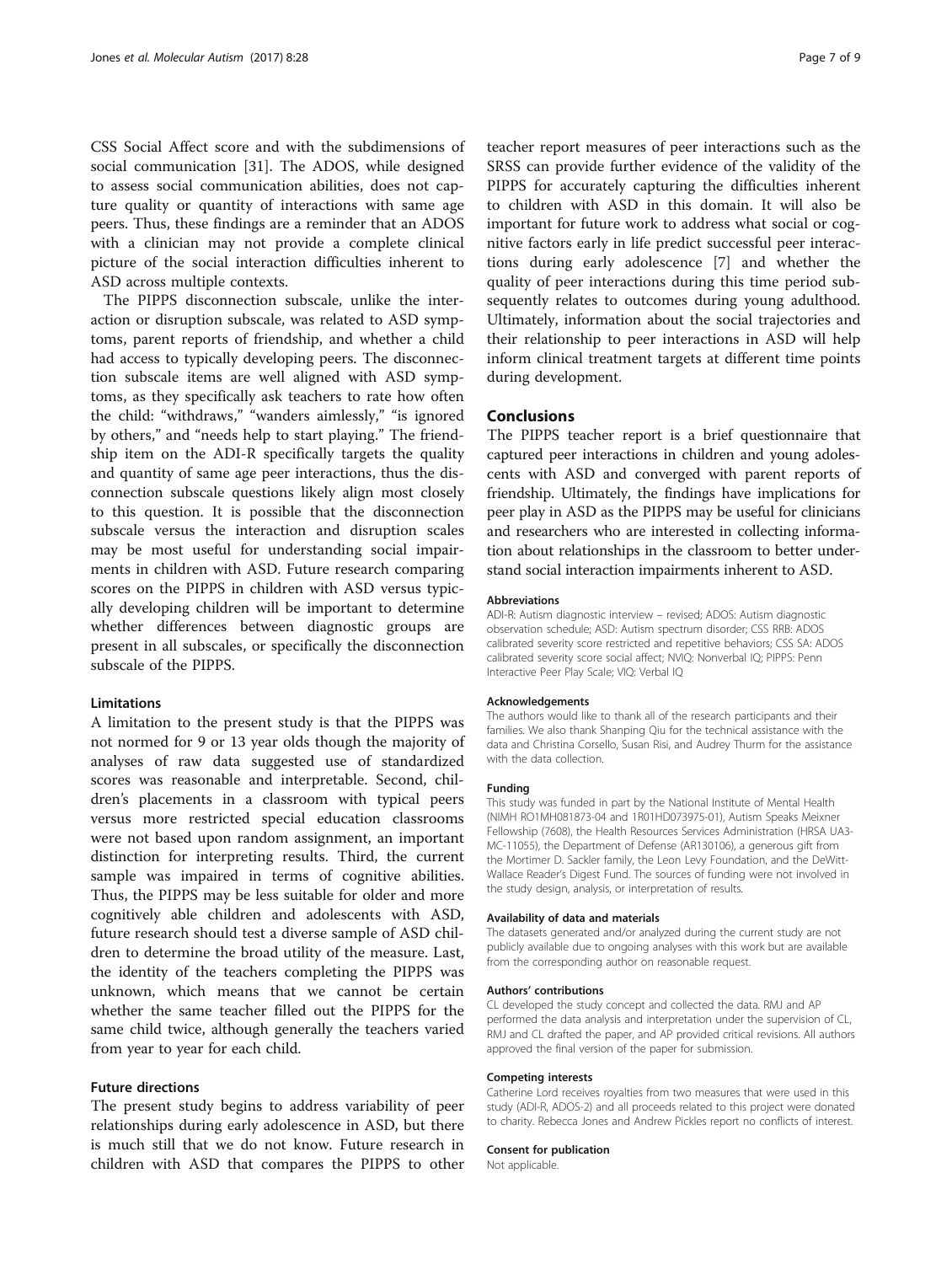### <span id="page-7-0"></span>Ethics approval and consent to participate

Informed consent was obtained from all families. This research was approved by the IRBs at the University of Chicago and the University of North Carolina.

### Publisher's Note

Springer Nature remains neutral with regard to jurisdictional claims in published maps and institutional affiliations.

#### Author details

<sup>1</sup> Center for Autism and the Developing Brain, Department of Psychiatry, Weill Cornell Medicine, 21 Bloomingdale Road, White Plains, NY 10605, USA. <sup>2</sup>Department of Biostatistics, Institute of Psychiatry, King's College London, London, UK.

### Received: 20 December 2016 Accepted: 18 May 2017 Published online: 17 June 2017

#### References

- 1. American Psychiatric Association. Diagnostic and statistical manual of mental disorders (5th ed.). Arlington: American Psychiatric Publishing; 2013.
- 2. Chamberlain B, Kasari C, Rotheram-Fuller E. Involvement or isolation? The social networks of children with autism in regular classrooms. J Autism Dev Disord. 2007;37:230–42.
- Dean M, Kasari C, Shih W, Frankel F, Whitney R, Landa R, Lord C, Orlich F, King B, Harwood R. The peer relationships of girls with ASD at school: comparison to boys and girls with and without ASD. J Child Psychol Psychiatry. 2014;55:1218–25.
- 4. Kasari C, Locke J, Gulsrud A, Rotheram-Fuller E. Social networks and friendships at school: comparing children with and without ASD. J Autism Dev Disord. 2011;41:533–44.
- 5. Rotheram-Fuller E, Kasari C, Chamberlain B, Locke J. Social involvement of children with autism spectrum disorders in elementary school classrooms. J Child Psychol Psychiatry. 2010;51:1227–34.
- 6. Anderson A, Locke J, Kretzmann M, Kasari C, Network A-B. Social network analysis of children with autism spectrum disorder: predictors of fragmentation and connectivity in elementary school classrooms. Autism. 2016;20:700–9.
- 7. Freeman SF, Gulsrud A, Kasari C. Brief report: linking early joint attention and play abilities to later reports of friendships for children with ASD. J Autism Dev Disord. 2015;45:2259-66.
- Locke J, Shih W, Kretzmann M, Kasari C. Examining playground engagement between elementary school children with and without autism spectrum disorder. Autism. 2016;20:653–62.
- 9. Macintosh K, Dissanayake C. A comparative study of the spontaneous social interactions of children with high-functioning autism and children with Asperger's disorder. Autism. 2006;10:199–220.
- 10. Bauminger N. The facilitation of social-emotional understanding and social interaction in high-functioning children with autism: intervention outcomes. J Autism Dev Disord. 2002;32:283–98.
- 11. Frankel FD, Gorospe CM, Chang YC, Sugar CA. Mothers' reports of play dates and observation of school playground behavior of children having high-functioning autism spectrum disorders. J Child Psychol Psychiatry. 2011;52:571–9.
- 12. Gresham FM, Elliott SN. The social skills rating system. Circle Pines: American Guidance Service; 1990.
- 13. Laugeson EA, Frankel F, Mogil C, Dillon AR. Parent-assisted social skills training to improve friendships in teens with autism spectrum disorders. J Autism Dev Disord. 2009;39:596–606.
- 14. Rao PA, Beidel DC, Murray MJ. Social skills interventions for children with Asperger's syndrome or high-functioning autism: a review and recommendations. J Autism Dev Disord. 2008;38:353–61.
- 15. Rowley E, Chandler S, Baird G, Simonoff E, Pickles A, Loucas T, Charman T. The experience of friendship, victimization and bullying in children with an autism spectrum disorder: associations with child characteristics and school placement. Res Autism Spectr Dis. 2012;6:1126–34.
- 16. Pekarik EG, Prinz RJ, Liebert DE, Weintraub S, Neale JM. Pupil evaluation inventory—sociometric technique for assessing childrens social-behavior. J Abnorm Child Psychol. 1976;4:83–97.
- 17. Fantuzzo J, Coolahan K, Mendez J, McDermott P, Sutton-Smith B. Contextually-relevant validation of peer play constructs with African American Head Start children: penn interactive peer play scale. Early Childhood Res Q. 1998;13:411–31.
- 18. Fantuzzo J, Sutton-Smith B, Coolahan K, Manz P, Canning S, Debnam D. Assessment of preschool play interaction behaviors in young lowincome children: penn interactive peer play scale. Early Childhood Res Q. 1995;10:105–20.
- 19. Fantuzzo J, McWayne C. The relationship between peer-play interactions in the family context and dimensions of school readiness for low-income preschool children. J Educ Psychol. 2002;94:79–87.
- 20. Fantuzzo JW, delGaudio Weiss A, Atkins M, Meyers R, Noone M. A contextually relevant assessment of the impact of child maltreatment on the social competencies of low-income urban children. J Am Acad Child Adolesc Psychiatry. 1998;37:1201–8.
- 21. Hampton VR, Fantuzzo J. The validity of the Penn Interactive Peer Play Scale with urban, low-income kindergarten children. Sch Psychol Rev. 2003;32:77–91.
- 22. Fantuzzo J, Grim S, Mordell M, McDermott P, Miller L, Coolahan K. A multivariate analysis of the revised Conners' Teacher Rating Scale with lowincome, urban preschool children. J Abnorm Child Psychol. 2001;29:141–52.
- 23. Fantuzzo J, Manz P, Atkins M, Meyers R. Peer-mediated treatment of socially withdrawn maltreated preschool children: cultivating natural community resources. J Clin Child Adolesc Psychol. 2005;34:320–5.
- 24. Benson PR. Family influences on social and play outcomes among children with ASD during middle childhood. Res Autism Spectr Dis. 2013;7:1129–41.
- 25. Stagnitti K, O'Connor C, Sheppard L. Impact of the Learn to Play program on play, social competence and language for children aged 5–8 years who attend a specialist school. Aust Occup Ther J. 2012;59:302–11.
- 26. Sigman M, Ruskin E, Arbeile S, Corona R, Dissanayake C, Espinosa M, Kim N, Lopez A, Zierhut C. Continuity and change in the social competence of children with autism, Down syndrome, and developmental delays. Monogr Soc Res Child Dev. 1999;64:1–114.
- 27. Bauminger N, Solomon M, Aviezer A, Heung K, Brown J, Rogers SJ. Friendship in high-functioning children with autism spectrum disorder: mixed and non-mixed dyads. J Autism Dev Disord. 2008;38:1211–29.
- 28. Mendelson JL, Gates JA, Lerner MD. Friendship in school-age boys with autism spectrum disorders: a meta-analytic summary and developmental, process-based model. Psychol Bull. 2016;142:601–22.
- 29. Locke J, Williams J, Shih W, Kasari C. Characteristics of socially successful elementary school-aged children with autism. J Child Psychol Psychiatry. 2017;58:94–102.
- 30. Hsiao MN, Tseng WL, Huang HY, Gau SS. Effects of autistic traits on social and school adjustment in children and adolescents: the moderating roles of age and gender. Res Dev Disabil. 2013;34:254–65.
- 31. Bishop SL, Havdahl KA, Huerta M, Lord C. Subdimensions of socialcommunication impairment in autism spectrum disorder. J Child Psychol Psychiatry. 2016;57:909–16.
- 32. Anderson DK, Lord C, Risi S, DiLavore PS, Shulman C, Thurm A, Welch K, Pickles A. Patterns of growth in verbal abilities among children with autism spectrum disorder. J Consult Clin Psychol. 2007;75:594–604.
- 33. Anderson DK, Oti RS, Lord C, Welch K. Patterns of growth in adaptive social abilities among children with autism spectrum disorders. J Abnorm Child Psychol. 2009;37:1019–34.
- 34. Mullen EM. Mullen scales of early learning. Circle Pines: American Guidance Services, Inc.; 1995.
- 35. Stutsman R. Merrill-Palmer scale of mental tests: preprints of part III. In: Mental measurement of preschool children. Chicago: Stoelting; 1948.
- 36. Elliott CD. Differential ability scales. 2nd ed. Antonio: Psychological Corporation; 1990.
- 37. Raven J, Raven JC, Court JH. Manual for Raven's progressive matrices and vocabulary scales. San Antonio: Harcourt Assessment; 2003.
- 38. Wechsler D. Wechsler intelligence scale for children. 3rd ed. San Antonio: Psychological Corporation; 1991.
- 39. Rutter M, LeCouteur A, Lord C. Autism Diagnostic Interview-Revised (ADI-R) manual. Los Angeles: Western Psychological Services; 2003.
- 40. Lord C, Rutter M, DiLavore PC, Risi S, Gotham K, Bishop SL. Autism Diagnostic Observation Schedule, Second Edition (ADOS-2) Manual (Part 1): Modules 1–4. Torrence: Western Psychological Services; 2012.
- 41. Hus V, Gotham K, Lord C. Standardizing ADOS domain scores: separating severity of social affect and restricted and repetitive behaviors. J Autism Dev Disord. 2014;44:2400–12.
- 42. Mazurek MO, Kanne SM. Friendship and internalizing symptoms among children and adolescents with ASD. J Autism Dev Disord. 2010;40:1512–20.
- 43. Foley Nicpon M, Doobay AF, Assouline SG. Parent, teacher, and self perceptions of psychosocial functioning in intellectually gifted children